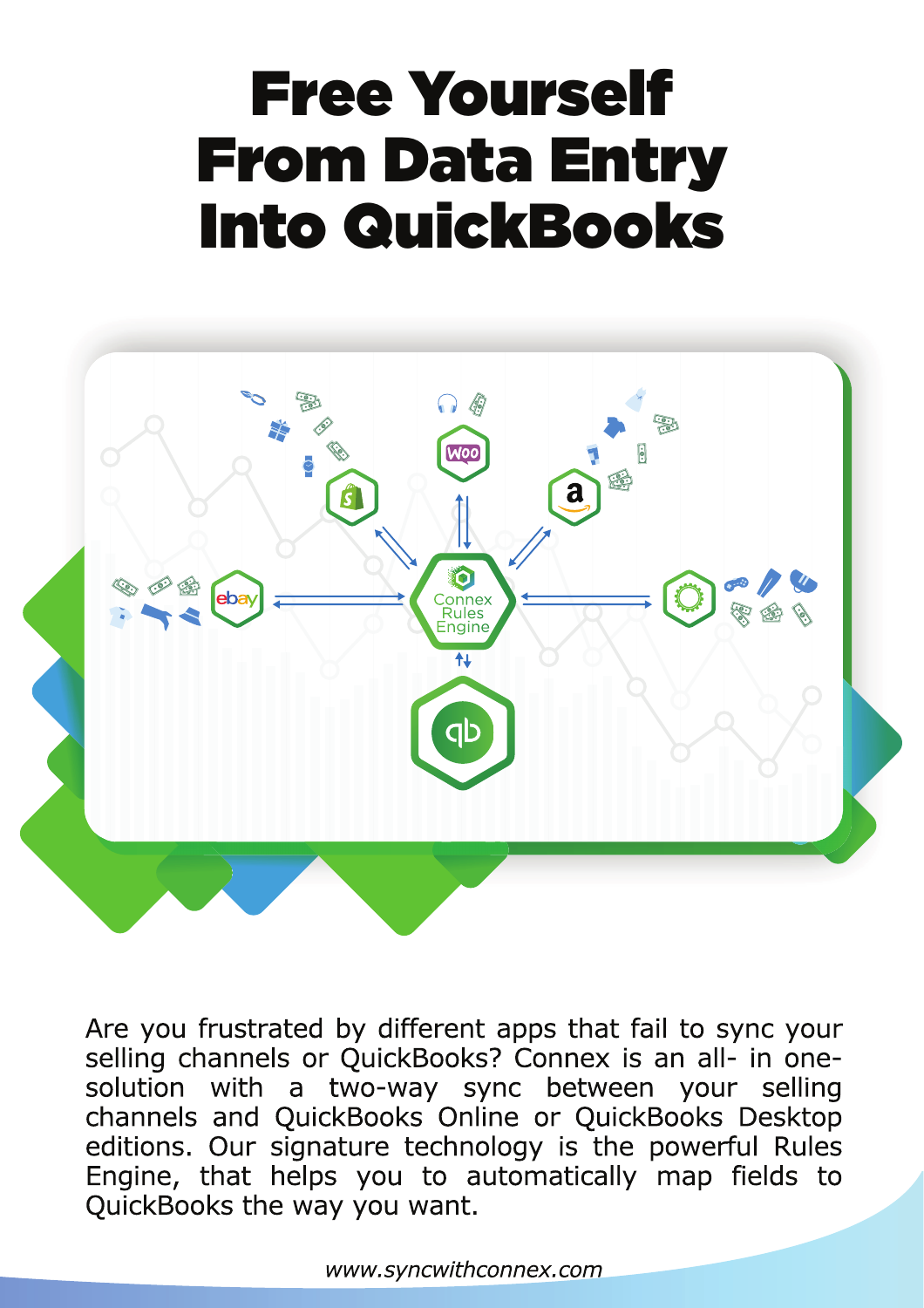

#### **Connex is easy to set up**

No apps or plugins to download. Connex is cloud-based with a simple user-interface, and it's highly customizable. We support QuickBooks Online and the following Desktop editions: Pro, Premier, Enterprise, Wholesale and Manufacturing, and QuickBooks in the Cloud.

#### **Correctly sync orders and** inventory from multiple **channels to QuickBooks**

With Connex you have an automated two-way sync between your selling channels and QuickBooks. You can sync sales receipts, invoices, customers, and inventory. Connex also syncs merchant fees, Amazon fees, refunds, and discounts. Use the Connex Rules Engine to customize how to map your fields to QuickBooks from one or multiple selling channels.

#### **Automatic two-way** inventory sync

With our two-way inventory sync you eliminate oversells and overstock. You can also map products, inventory items, services, bundles, kits, and product variants between your sales channels and QuickBooks.

#### **Automatically mark up shipping** for additional revenue

Automatically connect your shipping platforms such as ShipStation. Use the Connex Rules Engine to customize whether to mark up shipping by a percentage or dollar amount for each shipping platform.

#### **Multi-currency support**

Automatically map currency between your store and QuickBooks with multicurrency support.

#### **Integrations**

Connex supports over 25 of the most popular e-commerce, order management, shipping, payment gateway and Customer Relationship Management (CRM) platforms on the market today.

### **Reduce Tax Liability**

Save on taxes by correctly recording your cost of goods sold (COGS) from multiple selling channels. Connex also integrates with TaxJar, Taxify, and QuickBooks Online Automated Sales Tax so you can map taxes correctly to QuickBooks.

JMA Web Technologies dba Sync with Connex is a certified Intuit Developer. Connex is compatible with QuickBooks Online and Desktop editions. ©2010-2021 JMA Web Technologies · All Rights Reserved

#### www.syncwithconnex.com